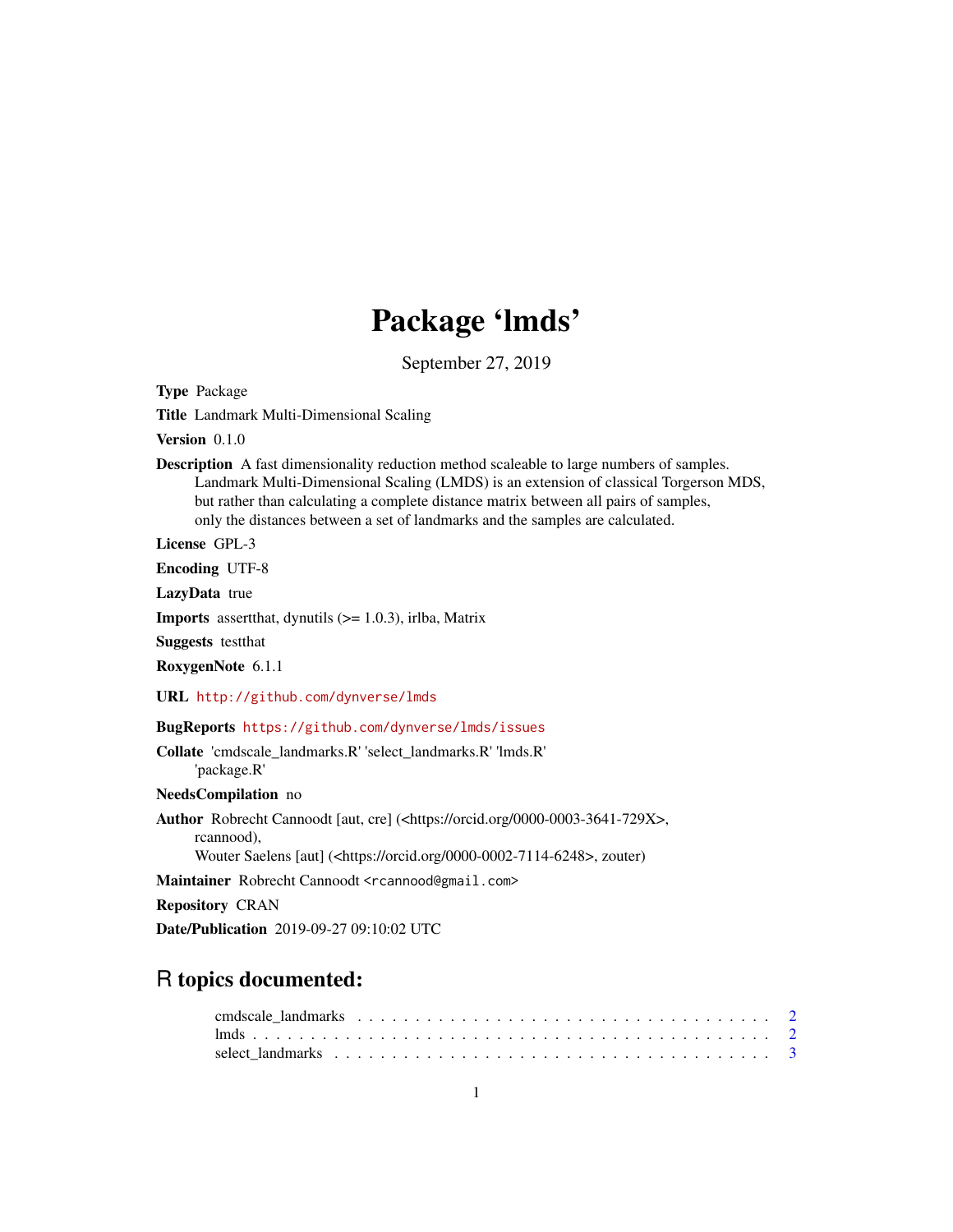#### <span id="page-1-0"></span>**Index** [5](#page-4-0). The second state of the second state of the second state of the second state of the second state of the second state of the second state of the second state of the second state of the second state of the second

cmdscale\_landmarks *Perform MDS on landmarks and project other samples to the same space*

#### Description

Perform MDS on landmarks and project other samples to the same space

#### Usage

```
cmdscale_landmarks(dist_2lm, ndim = 3, rescale = TRUE, ...)
```
#### Arguments

| dist 21m | Distance matrix between the landmarks and all the samples in original dataset |
|----------|-------------------------------------------------------------------------------|
| ndim     | The number of dimensions                                                      |
| rescale  | Whether or not to rescale the final dimensionality reduction (recommended)    |
| .        | Extra params to pass to $irlba::irlba()$                                      |

#### Value

The dimensionality reduction in the form of a ncol(dist\_2lm) by ndim matrix.

#### Examples

```
library(Matrix)
x \leq -as_matrix(iris[, 1:4])dist_2lm <- select_landmarks(x)
cmdscale_landmarks(dist_2lm)
```
lmds *Landmark MDS*

#### Description

A fast dimensionality reduction method scaleable to large numbers of samples. Landmark Multi-Dimensional Scaling (LMDS) is an extension of classical 'Torgerson MDS', but rather than calculating a complete distance matrix between all pairs of samples, only the distances between a set of landmarks and the samples are calculated.

A fast dimensionality reduction method scaleable to large numbers of samples. Landmark Multi-Dimensional Scaling (LMDS) is an extension of classical Torgerson MDS´, but rather than calculating a complete distance matrix between all pairs of samples, only the distances between a set of landmarks and the samples are calculated.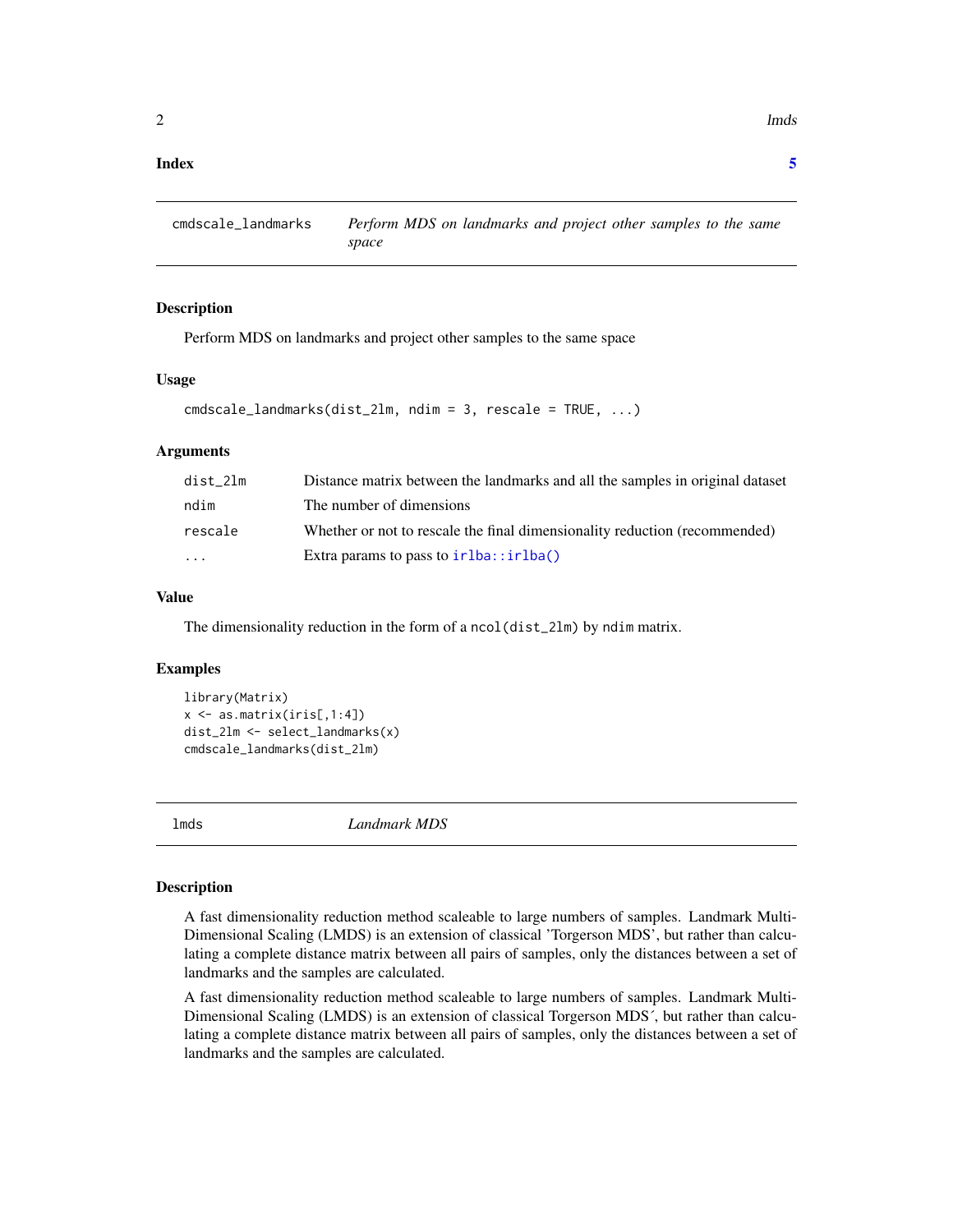#### <span id="page-2-0"></span>Usage

```
lmds(x, ndim = 3, distance_{method} = c("euclidean", "pearson","spearman", "cosine", "manhattan"), landmark_method = c("sample"),
 num_landmarks = 500)
```
#### Arguments

| x                       | A matrix, optionally sparse.                                                                                      |
|-------------------------|-------------------------------------------------------------------------------------------------------------------|
| ndim<br>distance_method | The number of dimensions                                                                                          |
|                         | The distance metric to use. Options are "euclidean" (default), "pearson", "spear-<br>man", "cosine", "manhattan". |
| landmark_method         |                                                                                                                   |
|                         | The landmark selection method to use. Options are "sample" (default).                                             |
|                         | num_landmarks The number of landmarks to use,                                                                     |

#### Value

The dimensionality reduction in the form of a  $nrow(x)$  by ndim matrix.

#### Examples

```
library(Matrix)
x <- Matrix::rsparsematrix(1000, 1000, .01)
lmds(x, ndim = 3)
```
select\_landmarks *Select landmarks from dataset*

#### Description

In addition, the distances between the landmarks and all samples are calculated.

#### Usage

```
select_landmarks(x, distance_method = c("euclidean", "pearson",
  "spearman", "cosine", "manhattan"), landmark_method = c("sample"),
 num_landmarks = 500)
```
#### Arguments

| <b>X</b>        | A matrix, optionally sparse.                                                                                      |
|-----------------|-------------------------------------------------------------------------------------------------------------------|
| distance_method |                                                                                                                   |
|                 | The distance metric to use. Options are "euclidean" (default), "pearson", "spear-<br>man", "cosine", "manhattan". |
| landmark_method |                                                                                                                   |
|                 | The landmark selection method to use. Options are "sample" (default).                                             |
|                 | num_landmarks The number of landmarks to use,                                                                     |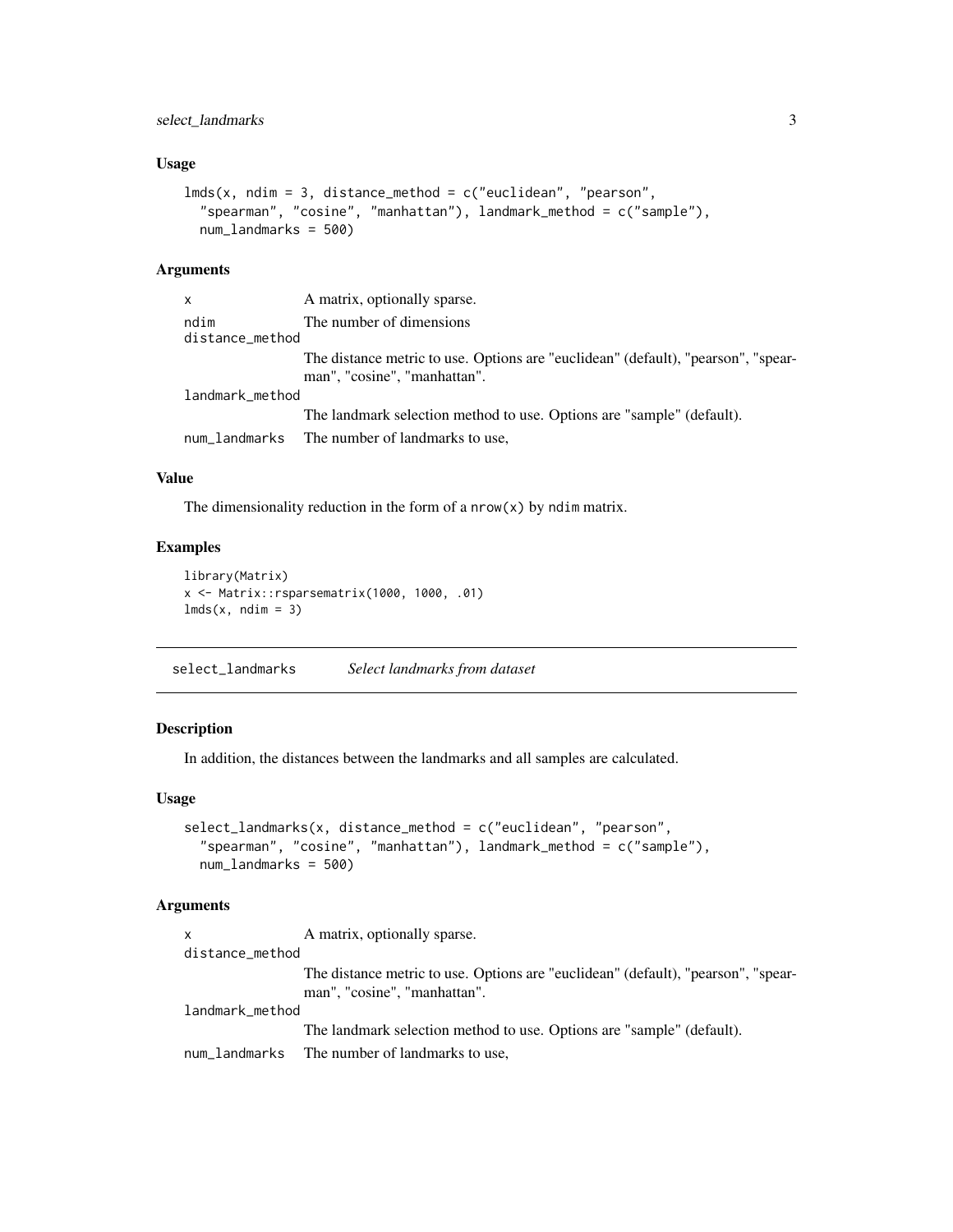### Value

The distance matrix between the landmarks and all samples. In addition, an attribute "landmark\_ix" denotes the indices of landmarks that were sampled.

## Examples

```
library(Matrix)
x <- Matrix::rsparsematrix(1000, 1000, .01)
select_landmarks(x)
```